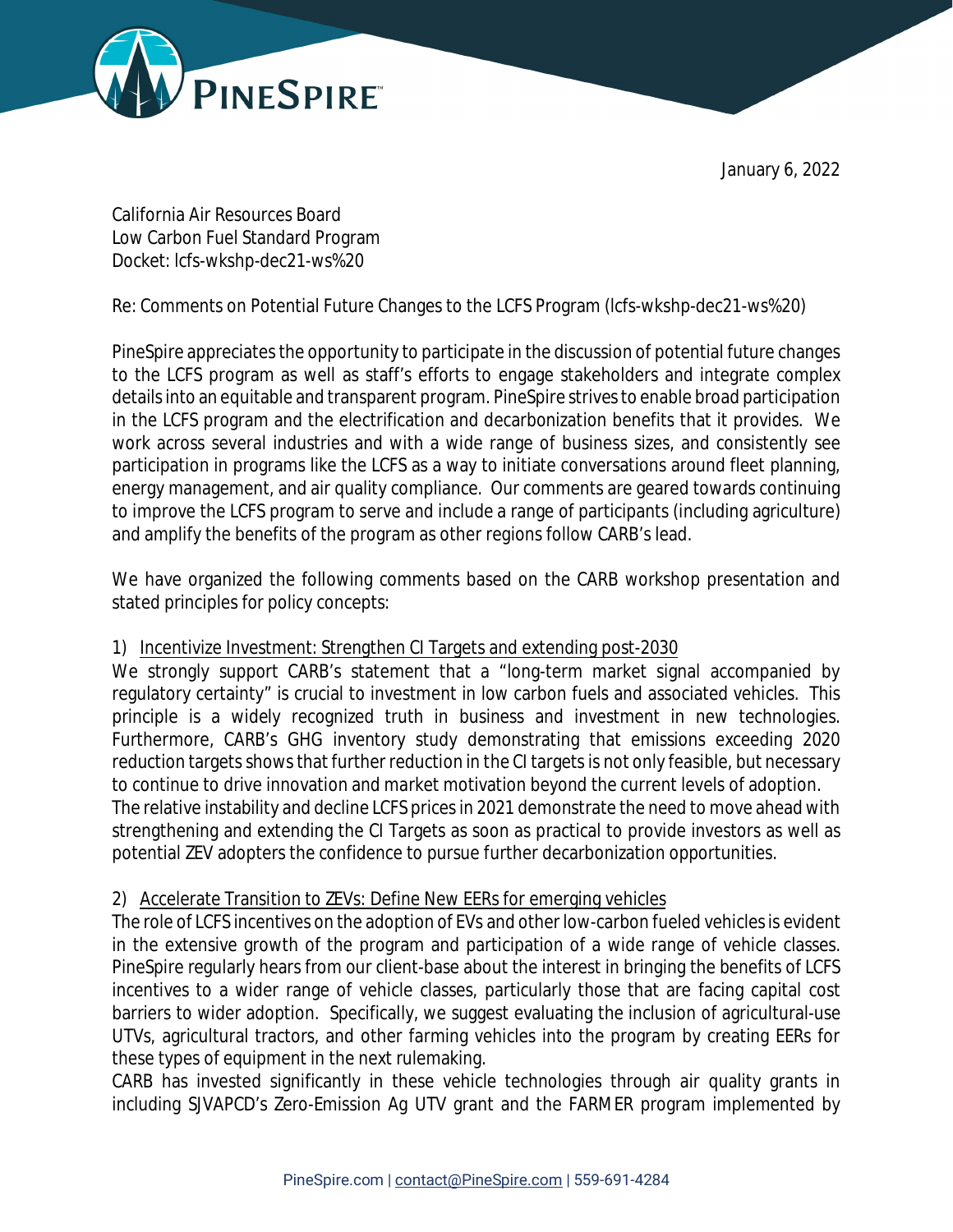

several AQDs. These grant programs provide a robust existing dataset to CARB and evidence of the interest and benefit in further adoption, if there were more financial incentives, such as LCFS credits.

3) Reflect changes in Technology and Data: Technological Performance and Data Availability We applaud CARBs ongoing efforts to integrate accurate data into all aspects of the LCFS program. PineSpire recommends extending this consideration into the functionality and efficiency of the LRT-CBTS platform. There are significant opportunities to increase the efficiency of registrations and submittals that would reduce the staff burden to CARB, allowing your team to focus on more complex tasks requiring their expertise. This would also allow participants to focus more resources on low carbon fuel technologies and adoption rather than reporting. Examples include a direct tie-in to data uploads, increased functionality of managing registration statuses and corresponding with staff under specific FSEs or RUs, verifying forklift eligibility by serial number not by location (similar to other eligible vehicle classes), and updating template form requirements and providing information on the allowable field parameters to reduce nonsignificant field validation errors. These updates would also benefit the exportability of the LCFS program and lower the barrier to entry for smaller fleet owners.

## 4) Streamline Implementation and Enhance Exportability: Expansion of 3<sup>rd</sup> Party Verification

PineSpire supports CARB's efforts to ensure legitimate credit generation and widespread public trust in the program and its effectiveness, including through expansion of 3rd party verification. However, we also believe it is important to ensure that cost of participation does not preclude smaller credit generators from the opportunity, and therefore recommend enhancing data integration and evaluation methods to reduce the cost of 3rd party validation and ensure it is integrated with the LRT-CBTS system and data process rather than creating an additional resource burden.

## 5) Harmonize with Federal Policy: Add Intra-State Jet Fuel as Required Fuel

The existing LCFS regulation and rulemaking has worked to include nearly all modes of transportation and create a comprehensive rules recognizing a wide range of fuels and technologies. Omitting air transportation is inconsistent and appears counter to the intent of the LCFS regulation, particularly as intrastate flights serve similar function to HDEV, LDEV and MDEV usage (transportation of people and goods).

California has a unique opportunity given the extent of intrastate jet travel (compared to other states) to drive industry innovation and provide an example of what is feasible with sustainable jet fuel. This aligns with the policy goals and would also be impactful beyond California when considering the exportability of the LCFS program.